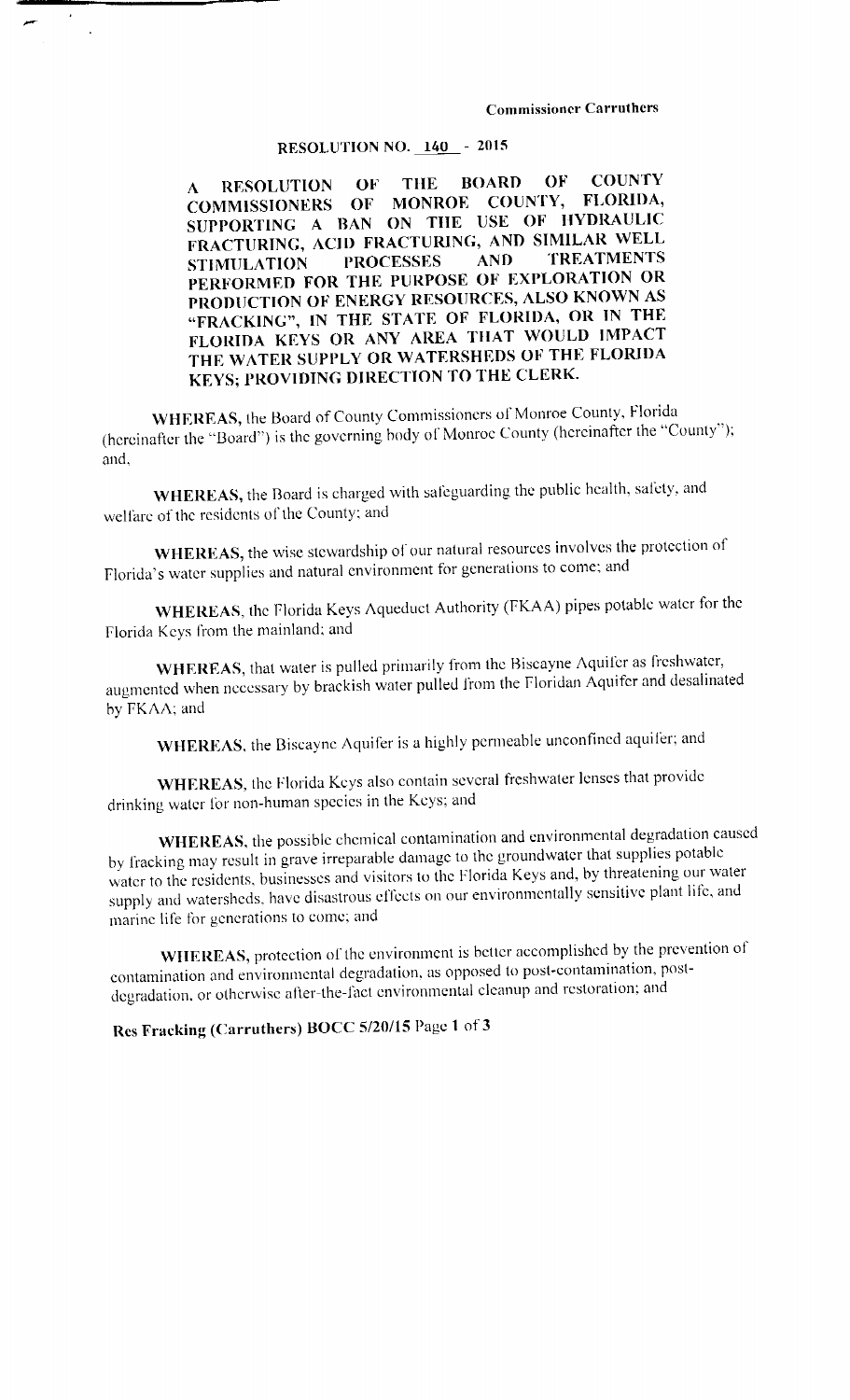WHEREAS, the Board finds that the exploration for and extraction of coal, h means of well stimulation is a practice used in petroleum, and other energy resources through energy exploration and extraction that involves dealized by the community of a well to enhance production and increasing the permeability of an underground geologic formation; and

الأستعدد

WHEREAS, acid or hydraulic fracturing, also known as "fracking," is a well stimulation<br>process that involves the high-pressure injection of complex fracturing fluids that contain a process that involves the high-pressure higher from the property indicate of complex formations to create process that involves the high-pres<br>mixture of chemicals, sand, and/or or water into underground geological formations<br>ess to and increase flow of the production of coa on of coal, natural gas, fractures in order to enhance petroleum, and other energy resources; and

WHEREAS, the well stimulation process known as "fracking" involves vertical and/or horizontal drilling, which creates a nuisance and negative environmental impact apon property<br>owners who reside on, or own property above, the drilling site, or who reside on or own property horizontal drilling, which creates a nuisance and negative environmental impact upon property owners who reside on, or own property adjacent to areas subjected to such drilling; and

WHEREAS, such vertical and/or horizontal drilling creates a nuisance and negative environmental impact upon endangered, threatened, or otherwise vulnerable and plants are plants and plants are species and their habitat same of the material species and their habitat same and their habitat same and their habitat same area.

WHEREAS, human exposure to the chemicals used in "fracking" poses a widespread<br>and significant risk to public health and safety, as "fracking" involves the deployment of and significant risk to public health and safety, as fracking the complete or have otherwise been complex chemicals, many of which are known to be  $\epsilon$ documented as having adverse effects upon human health; and

WHEREAS, use of fracturing mixes expose adjacent land and waters to the risk of contamination through well activities, open pit storage, and transport on roadways, resulting in heightened risk of contamination and irreparable damage to public health, safety, and environment; and

WHEREAS, "fracking" is the subject of grave concern regarding the documented<br>irreparable damage to public health and safety and adverse environmental impacts of such practice, including, but not limited to, the generation of air pollutants, the underground migration practice, including, but not limited to, the generation of air pollutants, the underground imgration<br>of fracturing chemicals into nearshore waters and groundwater supplies, the generation of<br>hazardous radioactive or otherw hazardous radioactive or otherwise toxic waste, and increased seismic activity; and<br>WHEREAS, such harmful effects threaten the County's long-term economic well-being,

as both businesses and consumers depend on clean drinking water and the ecological integrity of the natural environment; and

WHEREAS, the potential long-term and cumulative health and environmental impacts of "fracking" pose a risk of irreparable danger to the public health, safety, and welfare of the County's residents;

Res Fracking (Carruthers) BOCC 5/20/15 Page 2 of 3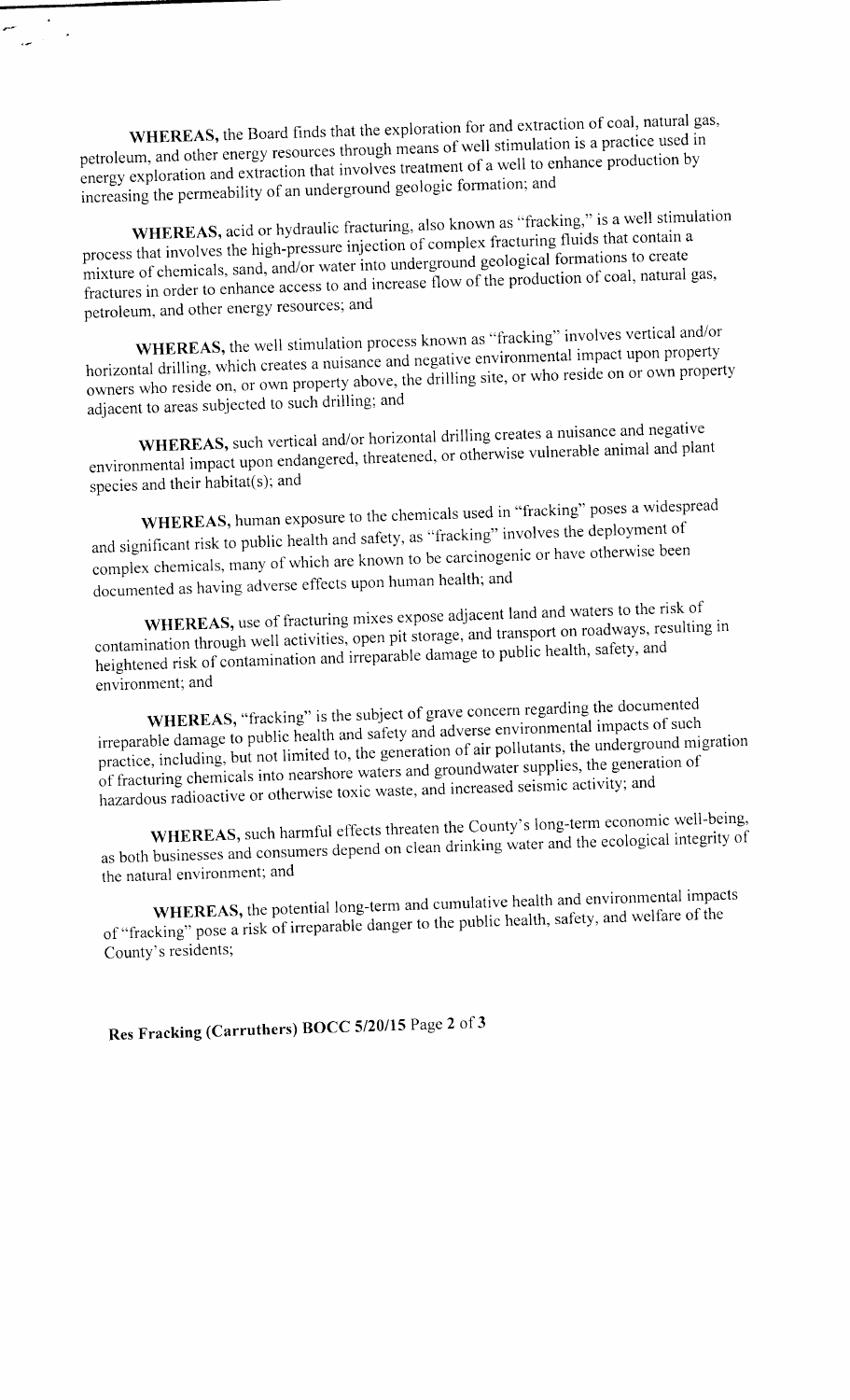## NOW, THEREFORE, BE IT RESOLVED BY THE BOARD OF COMMISSIONERS OF MONROE COUNTY, FLORIDA that:

A

- 1. The above recitals are hereby incorporated into this resolution as if restated herein and constitute the legislative findings and intent of the Board of County Commissioners of Monroe County, Florida.
- 2. The Board supports a ban on the use of hydraulic fracturing, acid fracturing, and similar well stimulation processes and treatments performed for the purpose of exploration or production of energy resources, also known as "fracking", in the State of Florida, or in the Florida Keys, or any area where fracking would possibly impact or threaten the water supply and watersheds or natural<br>environment of the Florida Keys, due to the potential harmful impacts on the environment of the Florida Keys, due to the potential harmful impacts on the residents, environment, and natural resources of Monroe County, Florida.
- 3. The Clerk for this Board shall furnish copies of this resolution to the Governor and the legislative delegation for Monroe County as soon as reasonably possible
- 4. This Resolution shall take effect immediately upon adoption.

PASSED AND ADOPTED by the Board of County Commissioners of Monroe County, Florida, at a regular meeting of said board held on the 10 day of June,  $2015$ .

| <b>PASSED AND ADOPTED</b> by the Board of County Commissioners of Monroe Count<br>Florida, at a regular meeting of said board held on the 10 <sup>th</sup> day of June, 2015.                                                                                                                          |                                                                                                                                        |
|--------------------------------------------------------------------------------------------------------------------------------------------------------------------------------------------------------------------------------------------------------------------------------------------------------|----------------------------------------------------------------------------------------------------------------------------------------|
| Mayor Danny L. Kolhage, District 1<br>Mayor Pro Tem Heather Carruthers, District 3<br><b>Commissioner George Neugent, District 2</b><br><b>Commissioner David Rice, District 4</b><br><b>Commissioner Sylvia Murphy, District 5</b><br>93<br>Heavilin, Clerk<br>tson<br>$\mathbf{By:}$<br>Deputy Clerk | Yes<br>Yes<br>Yes_<br>Yes<br>Yes<br><b>BOARD OF COUNTY COMMISSIONERS</b><br>OF MONROE COUNTY, FLORIDA<br>By:<br>Mayor Dinny L. Kolhage |
| 2:42<br>FILED FOR RECORD<br>$\overline{a}$<br>21 HUS JUN<br><b>HONROL</b>                                                                                                                                                                                                                              | MONROE COUNTY ATTOR<br>APPROVED AS TO FORM:<br>ROBERT D. SHILLINGER, JR.<br>COUNTY ATTORNEY<br>Date                                    |

Res Fracking (Carruthers) BOCC 5/20/15 Page 3 of 3